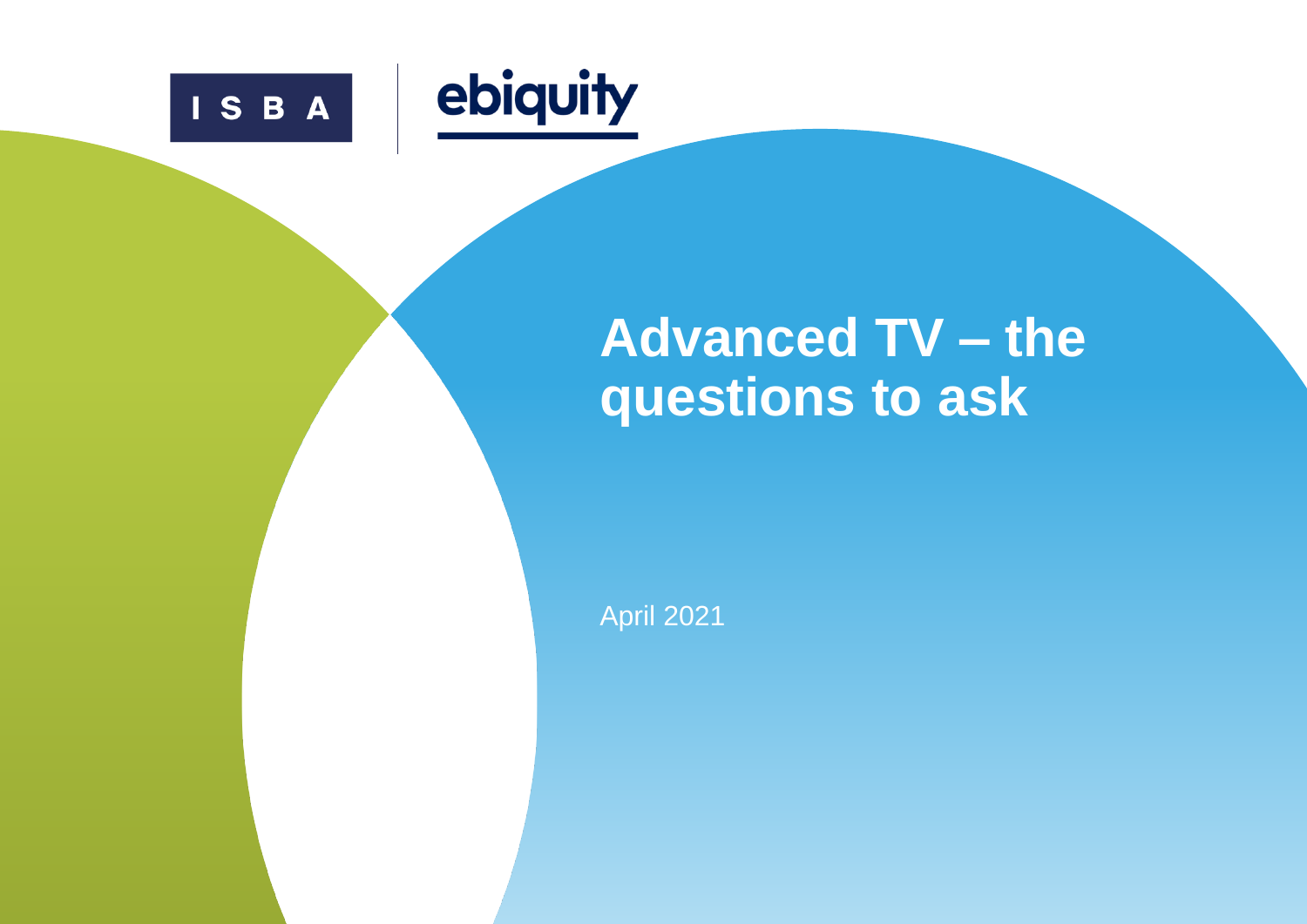ISBA

## **Summary**

How we watch TV is changing. How ads are served on TV is changing. How consumers are targeted on TV is changing. This all means that TV is a term too narrow with too much legacy to adequately describe advertising wrapped around the experience of watching filmed entertainment. TV has grown up to become Advanced TV.

The Internet Advertising Bureau defines advanced TV as: "an umbrella term that refers to television content … beyond traditional, linear TV delivery models. Advanced TV targeting enables advertisers to serve one ad to one household as opposed to broadcasting the same ad to all households. Advanced TV includes OTT (Over the Top)/Connected TV, Addressable TV, and Addressable Video on Demand."\*

It's vital that advertisers invest in advanced TV with their eyes wide open. The best way to do this is by holding their agency partners to account, challenging them – knowledgably – on new technologies and the diverse and innovative ways they can buy TV advertising.

[\\*https://www.iab.com/insights/advanced-tv-targeting/](https://www.iab.com/insights/advanced-tv-targeting/)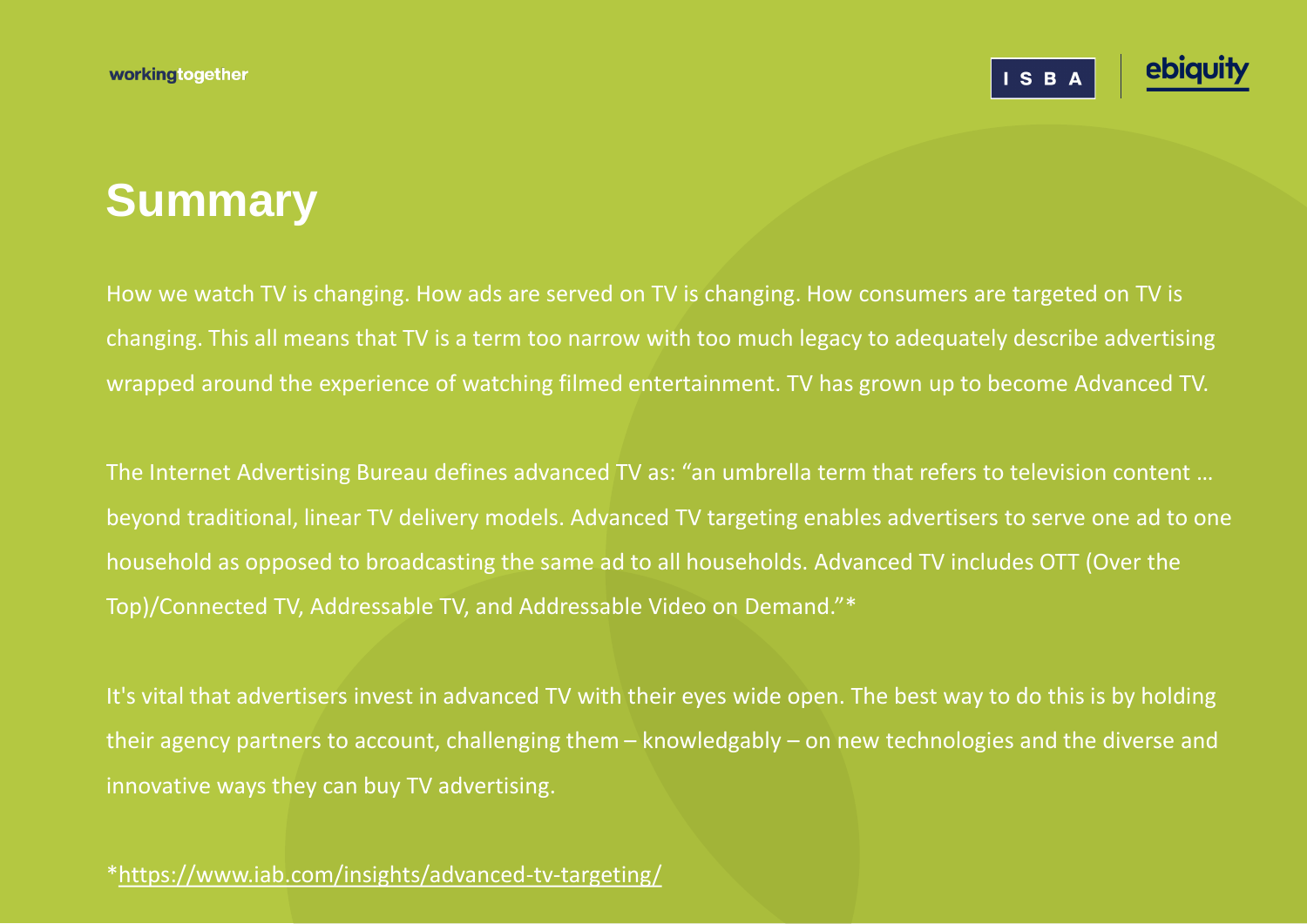

# **A rapidly-changing TV market**

The digital revolution has changed what we mean by and understand of TV, fundamentally and forever, blurring the lines between TV and video content watched for entertainment offline and online. It's changed how video content is delivered to consumers and who delivers it. It's changed how video content is watched – when, where, and on what devices. And it's changed how advertising is served to consumers, wrapped around video, as well as how ads are sold to brands and how their impact is measured. Welcome to the world of advanced TV, already a regular or experimental route to market for half of advertisers according to analysts Forrester.\*

The attraction and potential of advanced TV – in theory at least – is that it enables advertisers to combine the impact of broadcast TV with the addressability of programmatic digital media buying. For many brands, traditional, linear TV advertising has reached the point of diminishing returns and only advanced TV has the potential to deliver incremental reach at scale.

*\* Television advertising reaches a revolutionary digital "inflection point",* WARC,<https://bit.ly/3dyrFE2>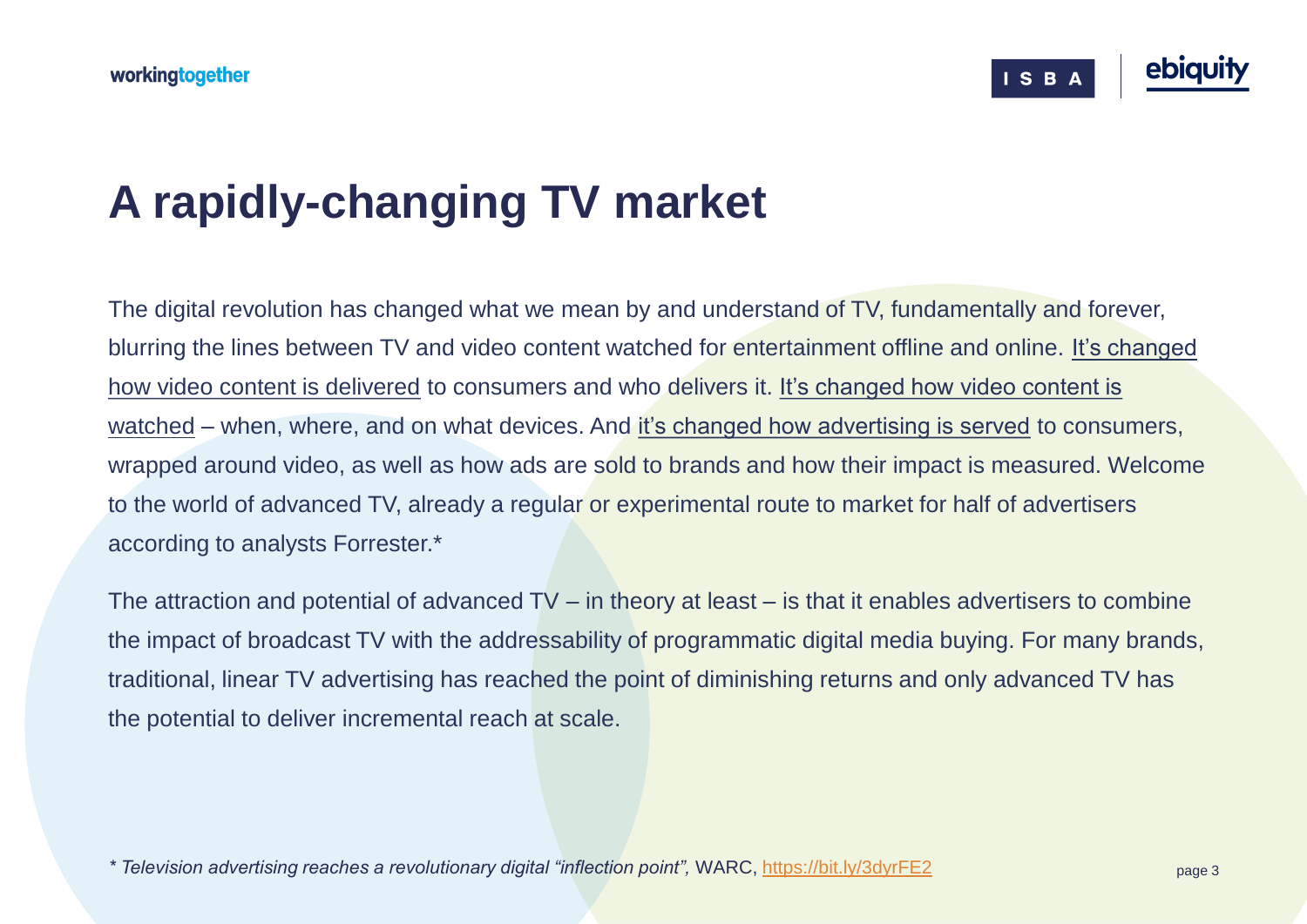

Over the last two years, ISBA has produced two papers in partnership with Decipher to help advertisers get up-to-speed with this rapid evolution of TV and its convergence with the internet. In January 2019, ISBA published a white paper titled *The Emerging Context for TV Addressability.* This paper aimed to level-up understanding among advertisers on: what TV means today, who can deliver TV (platforms, broadcasters, apps, and devices), and the opportunities offered by addressability in TV. The paper can be freely downloaded [here.](https://www.isba.org.uk/knowledge/advanced-tv-guide-part-one)

This was followed in March 2021 with a follow-up paper which demonstrates that advanced TV is now mainstream and no longer emerging. It argues that the time is now right for brands to lean into the new landscape – both the new ways of trading ads and new, unified approaches to measuring total TV advertising performance. The paper details how advertising on advanced TV is now sold by TV platforms, broadcasters, second-tier TV apps, and web and social apps. It uses recent, in-market case studies to show how advanced TV can help advertisers extend reach, reduce wastage, refine targeting, and extend digital. This more recent paper is available for ISBA members to download, from [this link](https://www.isba.org.uk/knowledge/advanced-tv-guide-part-two). Both guides include diagrams that map out the evolving advanced TV ecosystem – the 2021 chart is shown overleaf in Figure 1. – together with helpful glossaries of new terminology and jargon.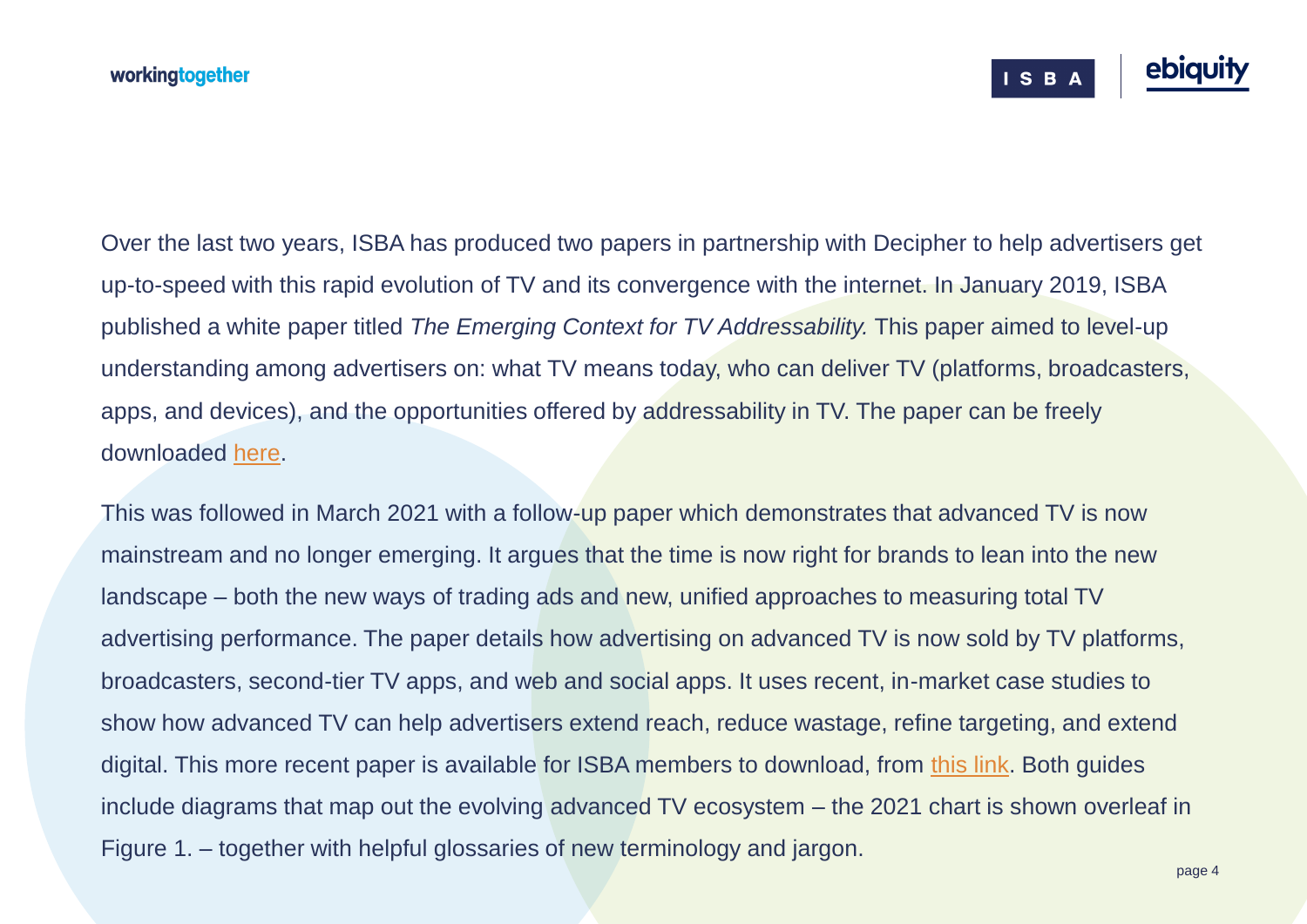



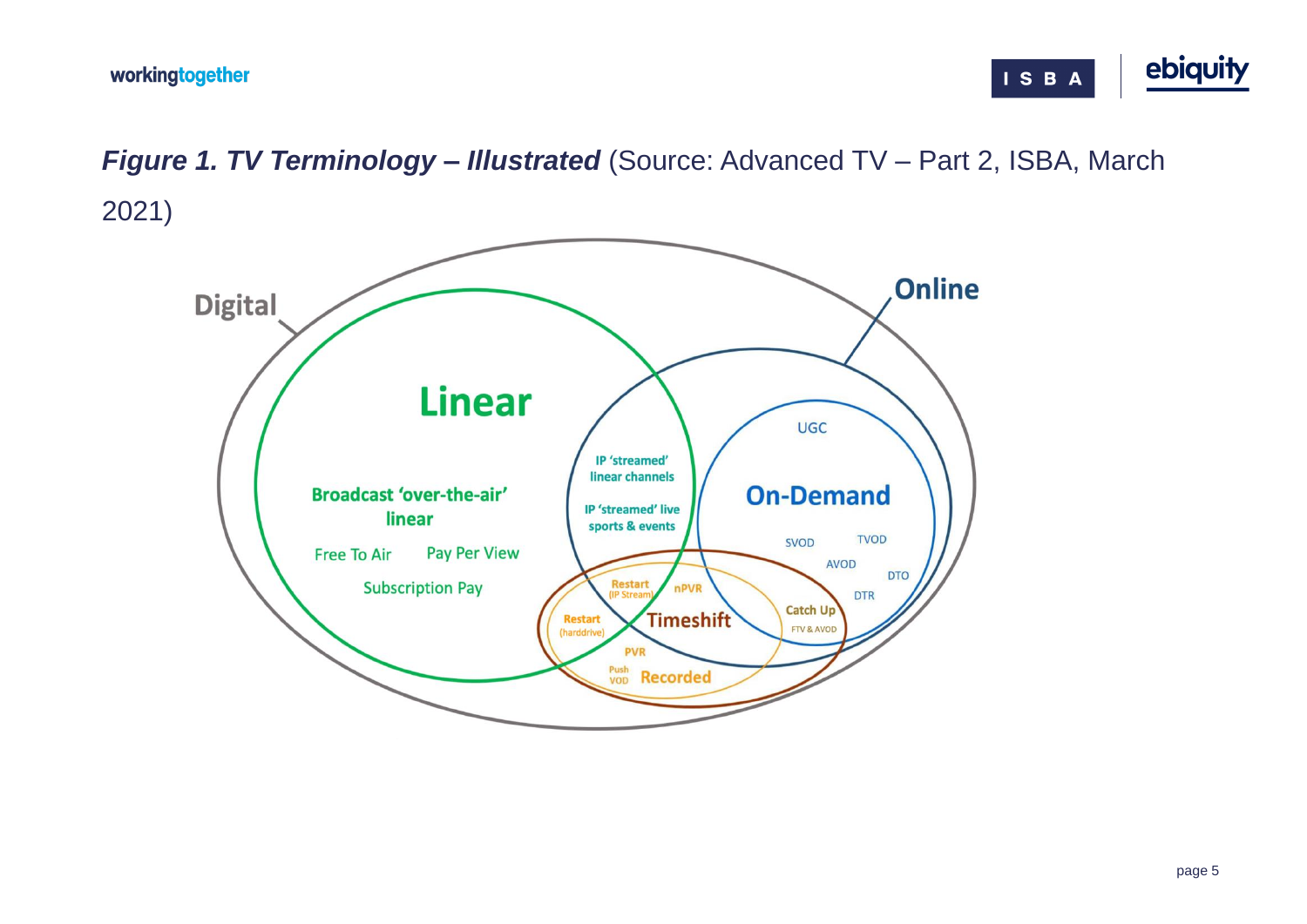

For many brands, TV remains the biggest single medium in which they invest, delivering the best ROI and awareness of any channel. That said, for some TV is rapidly approaching the point of diminishing returns; Ebiquity's reports *[TV at the Tipping Point](https://www.ebiquity.com/research/ebiquity-report-tv-at-the-tipping-point/)* (2019) and *[Mind the Gap](https://www.ebiquity.com/news-insights/research/mind-the-gap-lifting-the-veil-on-cross-media-measurement/)* (2020) show exactly how. Digital media now accounts for more than half of all media space traded. With the line between TV and digital blurring, TV and advanced TV today represent the bulk of most brands' media investment.

The purpose of *this* short guide is to provide marketers with a set of simple, practical questions to ask agency partners about advanced TV. It's been created by Ebiquity's Tech Advisory team. Ebiquity is the world leader in independent media analysis and a long-term partner of ISBA.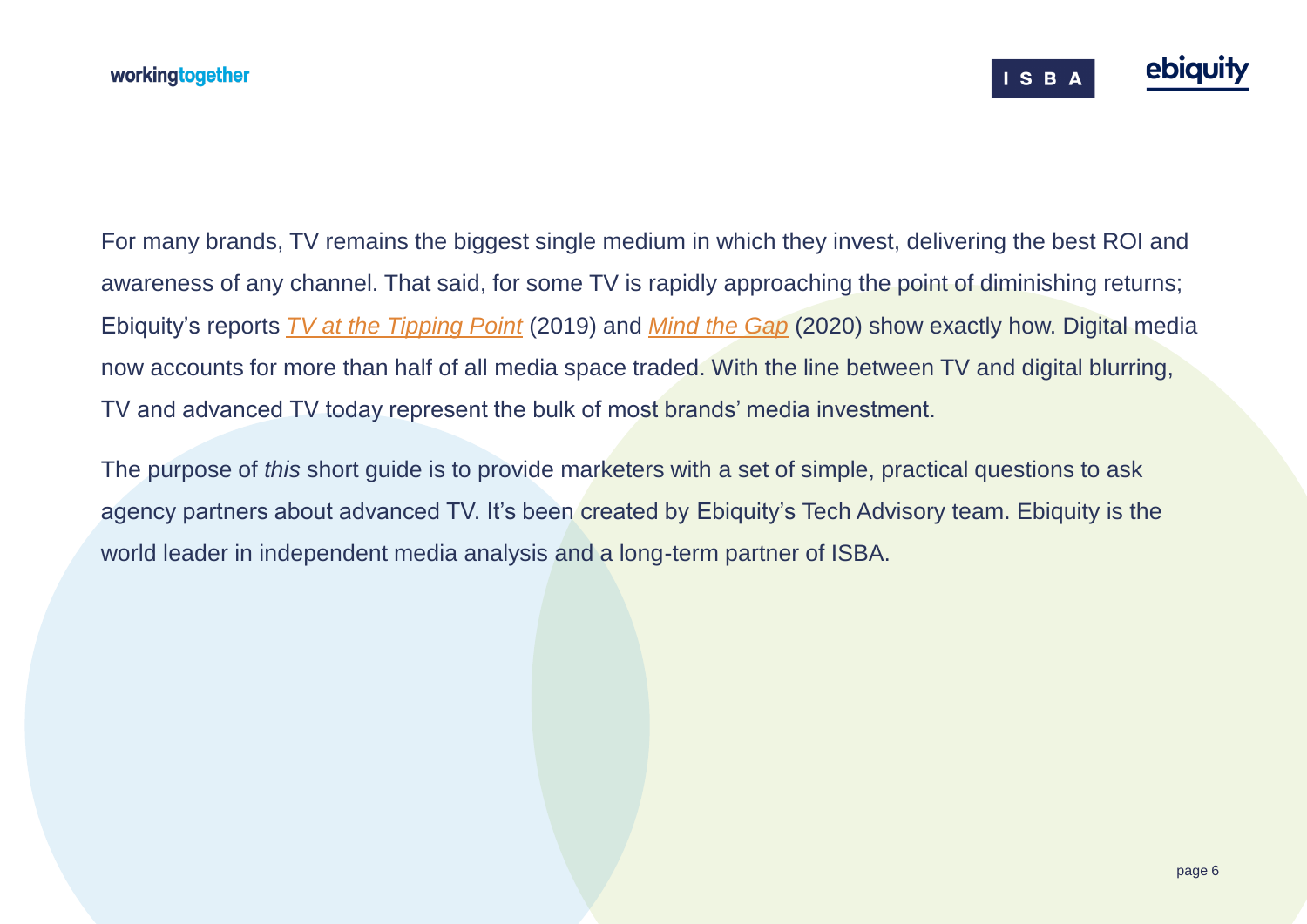

### **Questions for advertisers to ask their agency partners about advanced TV**

There are five areas relating to advanced TV which advertisers should contemplate and review in depth with their agency partners. These are:

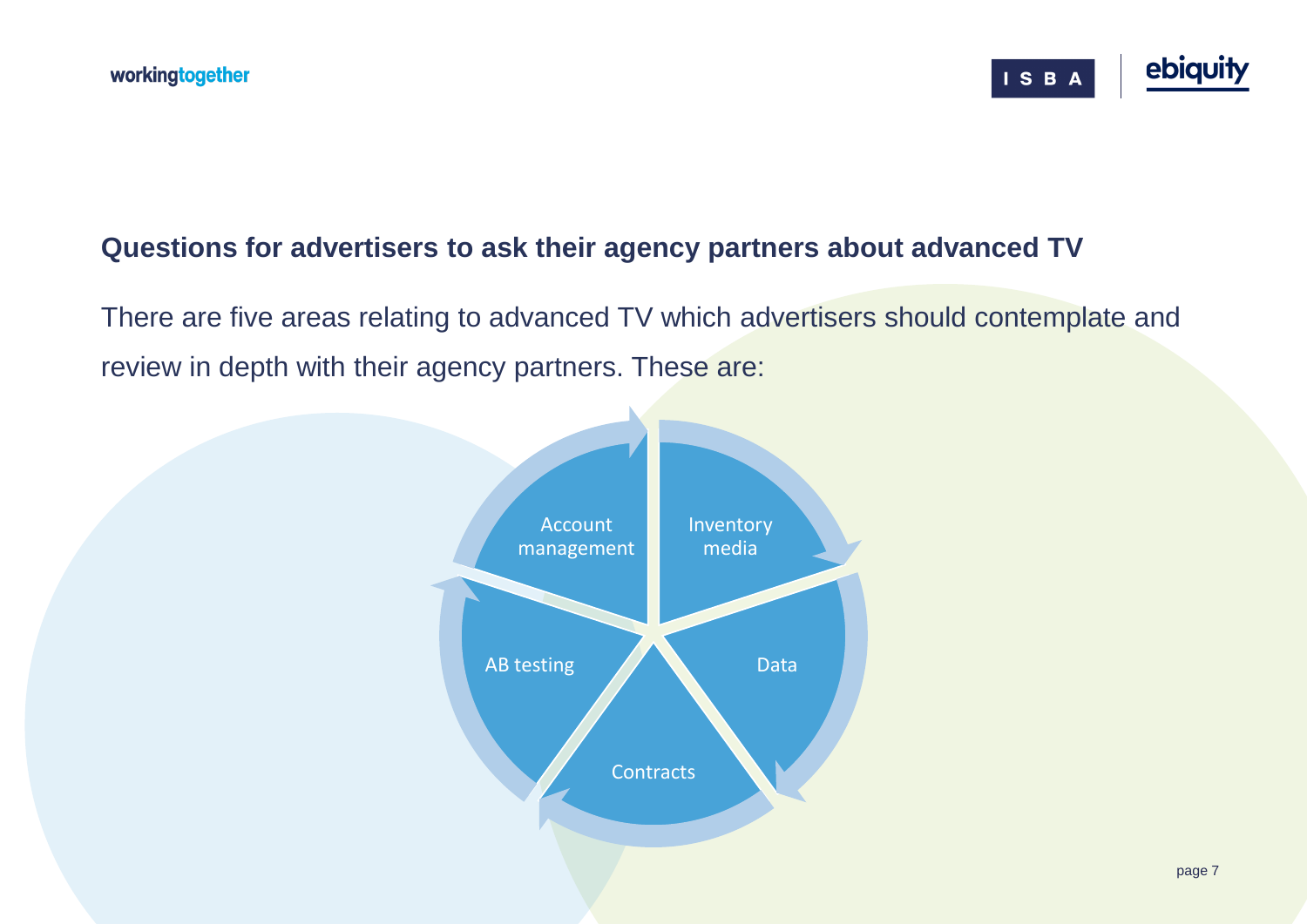

### **1. Inventory media: back to the future?**

Agencies often offer advertising for advanced TV as bundled, inventory media deals. This is how agencies used to offer display advertising sold programmatically, although many advertisers now routinely challenge their agency partners about what goes to make up inventory media deals for digital display.

Inventory media is media that agencies (and agency holding companies) buy in bulk, upfront, and at their own risk from media owners, publishers, and platforms. With inventory media deals, agencies act as agent AND principal, and this can create conflicts of interest. There's more on inventory media in [this article](http://www.firmdecisions.com/articles/blog/open-your-eyes-to-the-realities-of-inventory-media/) from Ebiquity's contract compliance arm, FirmDecisions, titled "Open your eyes to the realities of inventory media".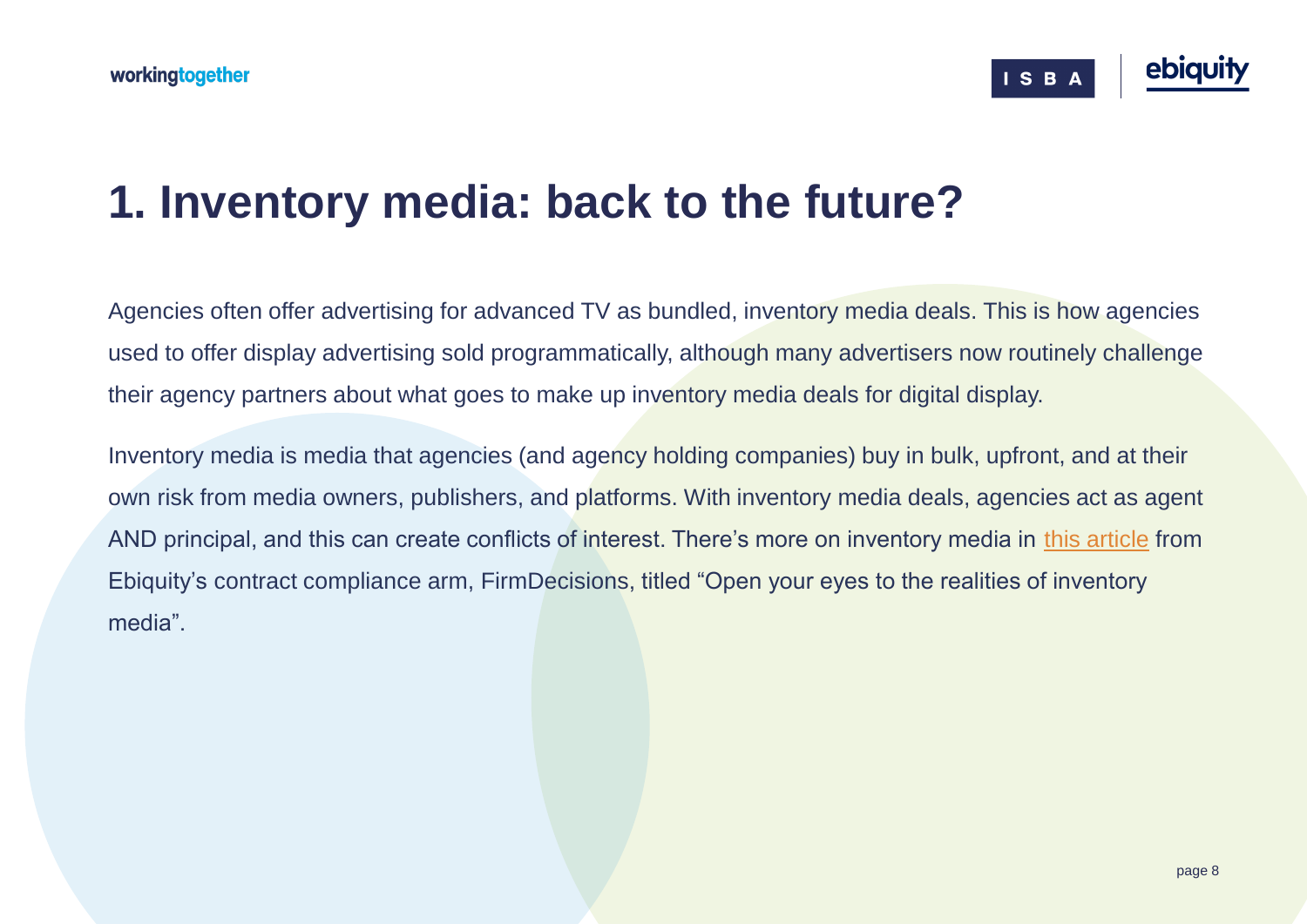ISBA

The principal challenge for advertisers with inventory media is that it is sold to them blind. Agencies argue that inventory media delivers significant savings and economies of scale, but to benefit from inventory media deals, advertisers are required to waive their audit rights.

### **Questions brands should ask their agencies about inventory media**

- Where and in what format will our ads be running in my advanced TV buys?
- Who will see our ads? Can we be certain they will even be viewable by humans?
- What guarantees are there that our ads will be seen by our target audience?
- How can we be certain that our ads are appearing in brand-safe environments?
- Can we use ad verification software to determine where our ads are running?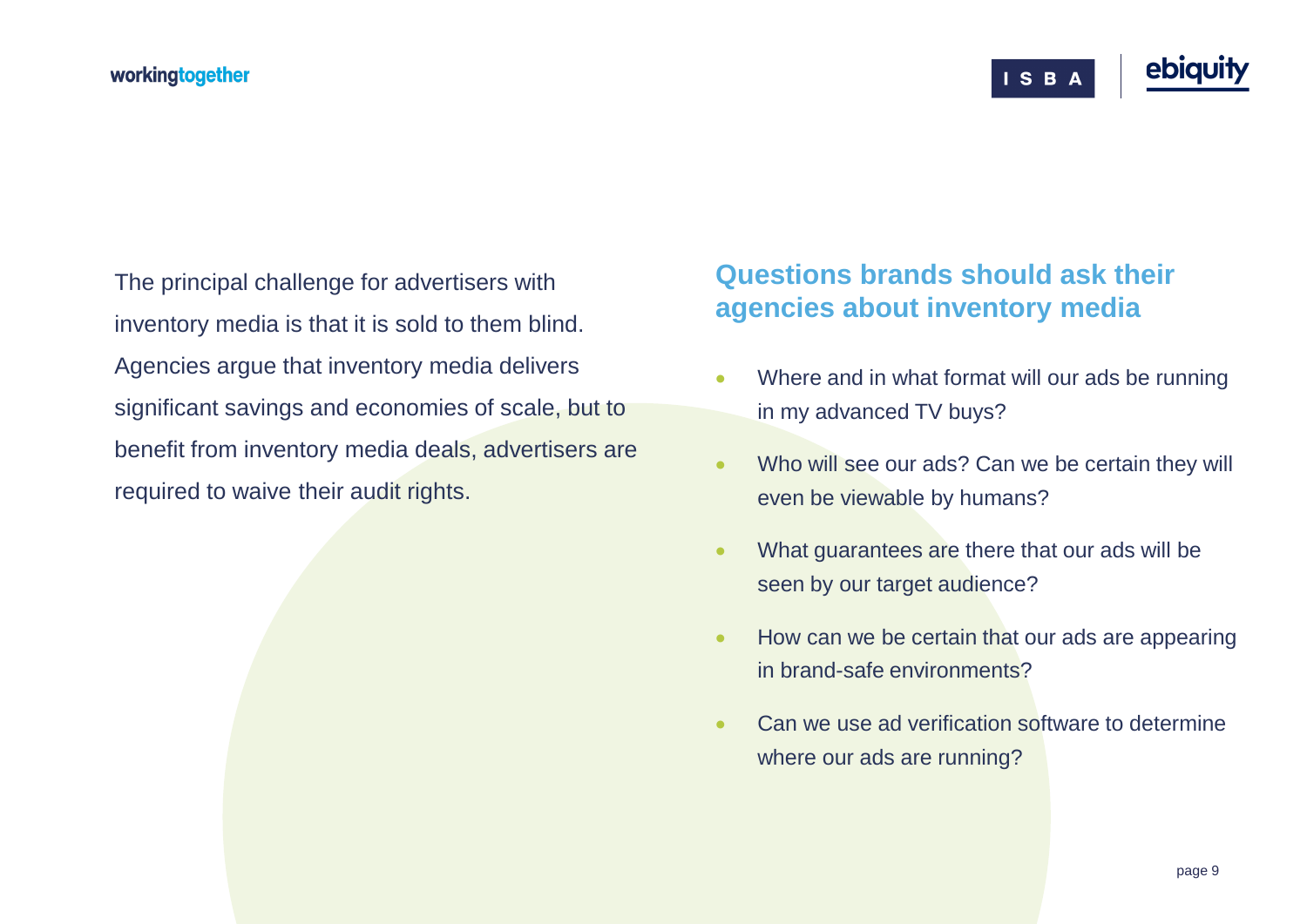#### workingtogether

### **2. Questions about data**

It is often claimed that advanced TV advertising packages offer brands greatly enhanced opportunities to target audiences that can be hard to reach, particularly audiences that can't be addressed effectively by linear TV. As a result, CPMs for advanced TV are becoming increasingly expensive. But it can be challenging for advertisers to know what targeting and audience data have been applied to the buy.

#### **Questions to ask about data**

• What layers of data have been applied to the buy?

ISBA

- Do the data applied to the buy justify the premium price demanded?
- How has targeting data been collected and is it accurate?
- For mass market products essentials used by every household, such as milk, butter, or washingup liquid – do we even need to focus our sell to specific target audiences
- What reporting metrics will we get back from our advanced TV campaign?

We have seen agencies use four/five-digit postcode-level data to deliver a target audience of "young" families" which it cannot do – young families live alongside singles, couples with no kids, and retirees – creating wastage, inaccuracy, and inflated CPMs. Advertisers should ask if and how postcode data have been applied to buys to deliver specific target audiences.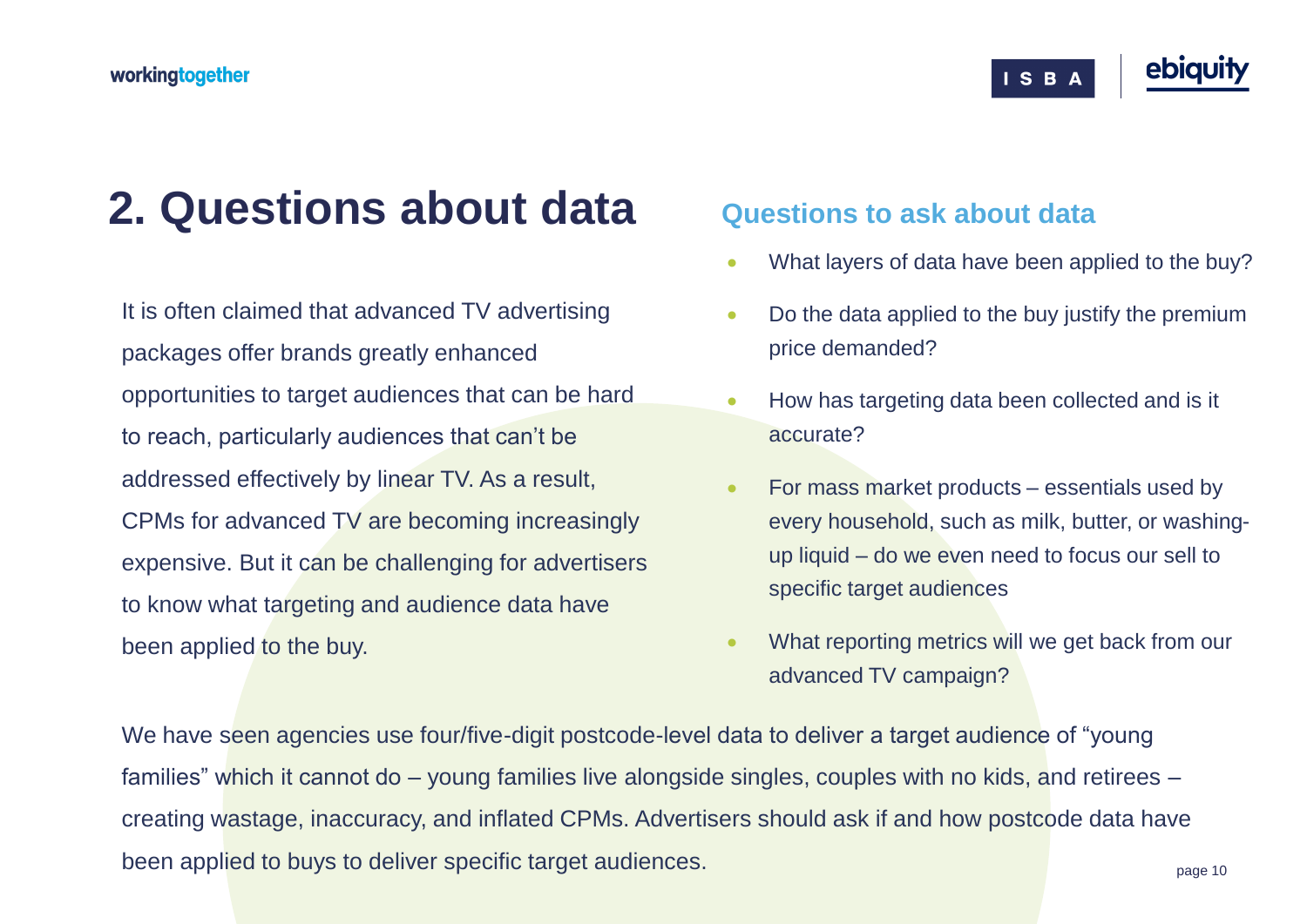#### workingtogether

ISBA

## **3. The contract**

Ebiquity's contract compliance division, FirmDecisions, recommends that the terms and conditions of advertiser-agency contracts should be revised both regularly and frequently. This is particularly true in the always-changing digital marketing ecosystem. Where new ways of buying new forms of media are introduced by agencies, advertisers should look to see this reflected in updated contractual terms. Wherever possible, these terms should deliver as close to 100% transparency as possible.

### **Questions advertisers should ask about contracts**

- Does our contract / master service agreement (MSA) cover advanced TV buys?
- When can we review our contract to ensure that it covers advanced TV buys openly and transparently?
- How can we bake transparency about advanced TV buys into our contract?

Note: ISBA has a framework media contract that should help brands address these issues in their own contracts. Version 3 will be launched during the first half of 2021.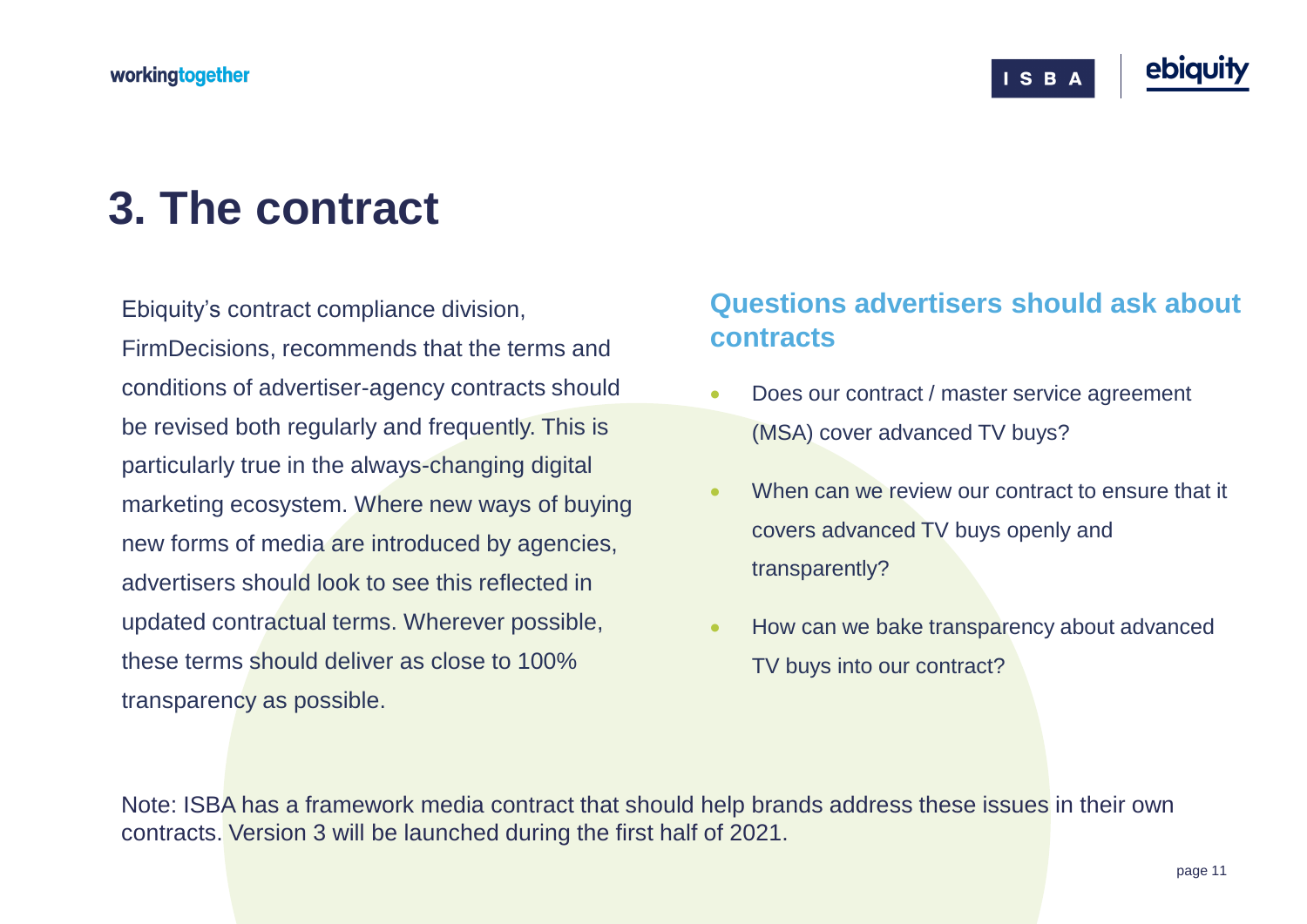## **4. AB testing**

To assess its potential – to extend reach, to reduce wastage, to refine targeting, or to extend digital – advertisers should run AB tests to compare the impact of enhancing existing campaigns with advanced TV options.

As advanced TV becomes increasingly widespread, there is evidence that it is starting to eat into mainstream TV budgets. We are aware of agencies suggesting to their clients that they run tests running well into six figures using their proprietary, black-box solutions, with minimal transparency into the inventory media deals being sold. Before investing such significant budgets, advertisers should test on a smaller scale.

#### **Questions to ask about testing**

We're interested in the potential of advanced TV. Can we run small and contained AB test to assess its impact?

ISBA

- How might we use AB testing to determine the impact of advanced TV?
- Would an AB test help us understand the role of advanced TV better in our mix?
- Before we invest big budgets in advanced TV, can we run more targeted tests first?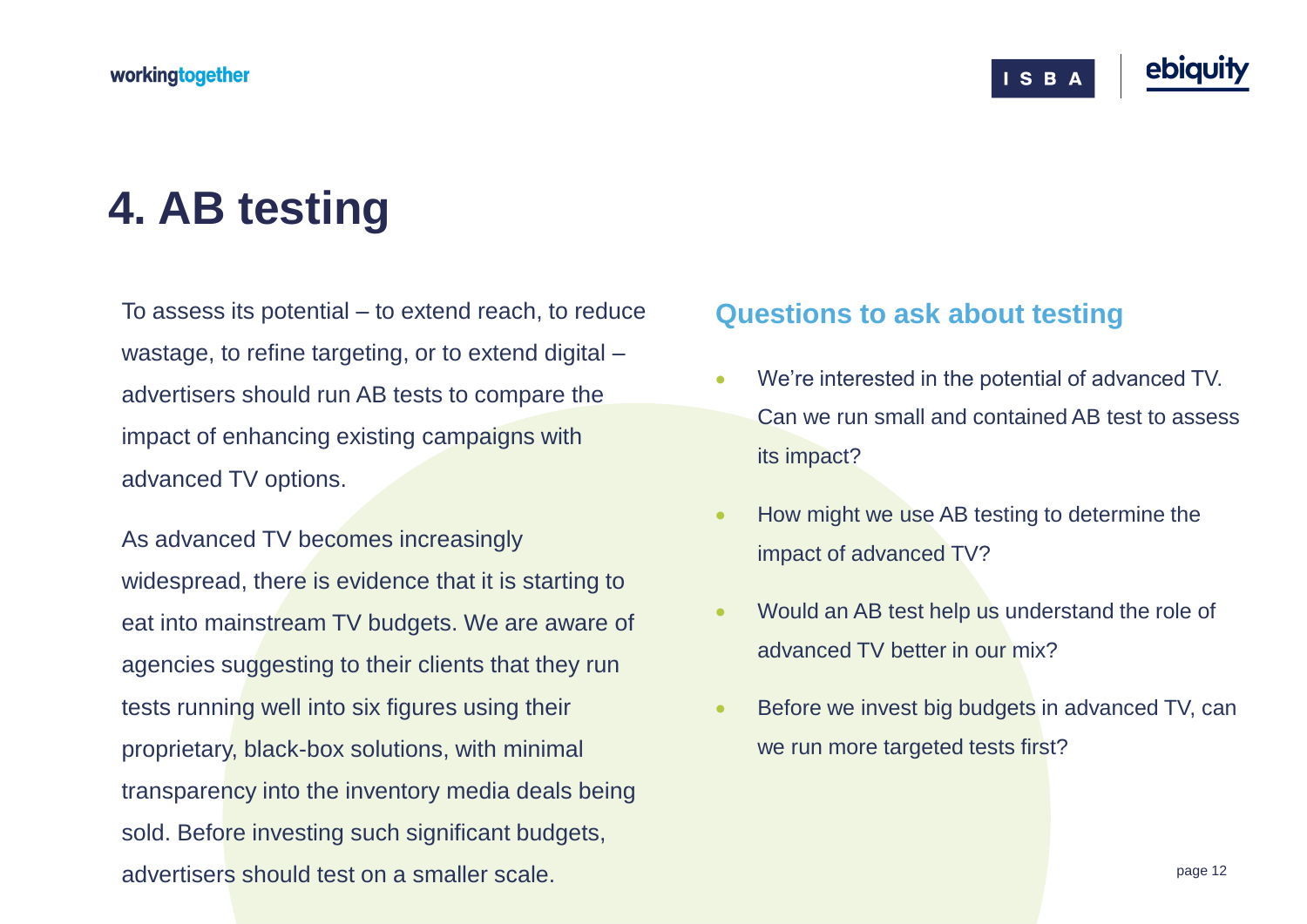#### workingtogether



## **5. Account management**

In addition to inventory media, data, contracts, and testing, the other area that advertisers should hold their agencies to account on advanced TV is account management.

### **Other questions for brands to ask of their agency partners**

- Do our current AV teams have the necessary skills to manage advanced TV as a self-serve buy?
- What are the options for near real-time of optimisation of our advanced TV buys?
- What are you doing to ensure that our advanced TV inventory is both safe and appropriate for our brand?
- How do you guard against ad fraud in our advanced TV buy?
- What's the difference between managed and selfserve buys for advanced TV?
- page 13 We understand why you want to offer us a managed / undisclosed service for advanced TV, but what other options are available?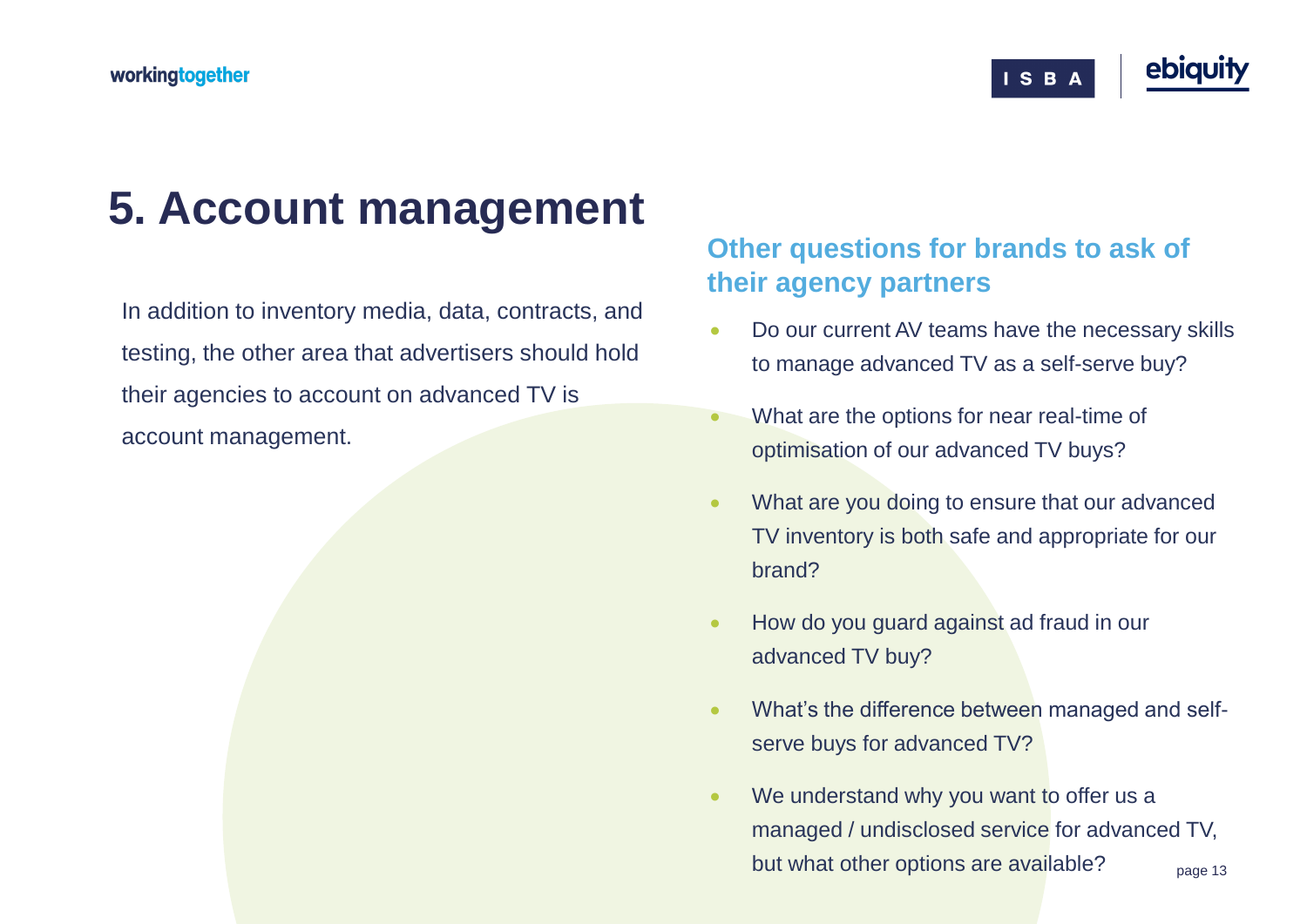**ISB/** 

### **In conclusion**

As technologies blur – and as the opportunities increase to address discrete audiences with highly-targeted campaigns that harness the power of data and technology – it's clear that advanced TV is here to stay. What isn't clear is whether the current solutions offered to brands are driving efficiencies in the ways that their agency partners say they do. This is particularly true for black box solutions and inventory media deals.

Armed with the knowledge contained in the 2019 and 2021 ISBA papers – and primed by the questions set out in this short and practical guide – advertisers stand a better chance of making the rapidly-evolving world of advanced TV work much harder for them.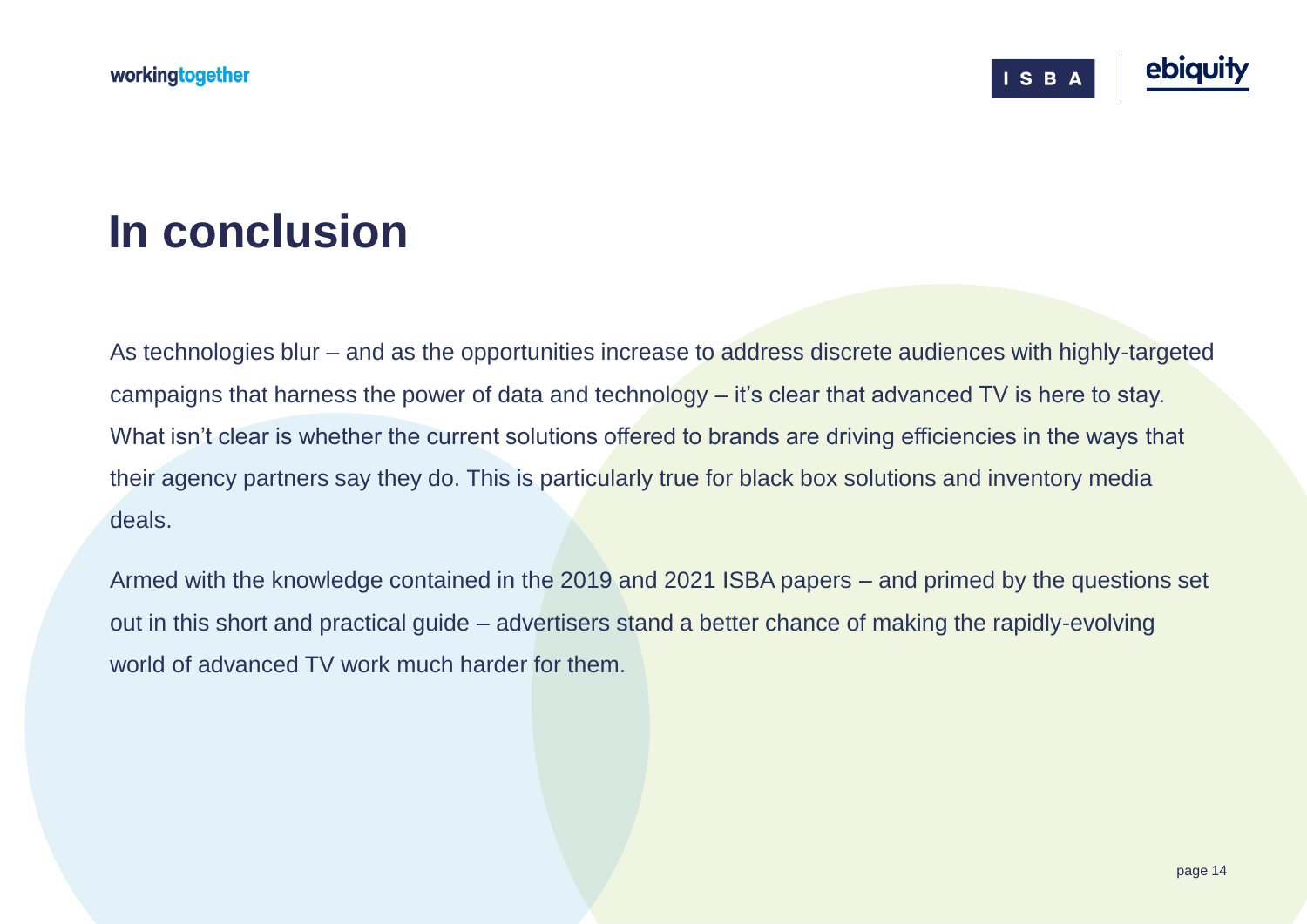

ebiquity

## **About the authors**

This guide was written by Maya Arber, Director of UK Consultancy (Tech Advisory), and Jason Liew, Director of Advertising and Programmatic Technology, at Ebiquity Tech Advisory.

Do feel free to get in touch directly at [Maya.Arber@ebiquity.com](mailto:Maya.Arber@ebiquity.com) and [Jason.Liew@ebiquity.com](mailto:Jason.Liew@ebiquity.com)

### **Ebiquity is the world leader** in media investment analysis

We harness the power of data to provide independent, fact-based advice, enabling brand owners to perfect media investment decisions and improve business outcomes.

 $\circledcirc$ 

We are a data-driven solutions company helping brand owners drive efficiency and effectiveness from their media spend, eliminating wastage and creating value.

We provide analysis and solutions through five Service Lines:

- > Media management
- > Media performance
- > Marketing effectiveness
- > Technology advisory
- > Contract compliance

Ebiquity is able to provide independent, unbiased advice and solutions to brands because we have no commercial interest in any part of the media supply chain.

000 More than 500 media specialists operate from our 18 offices<br>
2000 More than 500 media specialists operate from our 18 offices across 14 countries, covering 80% of the global advertising market.

Ebiquity has the most comprehensive, independent view of today's  $\bigoplus$ global media market. We analyse \$55bn of media spend from 75 markets annually, including trillions of digital media impressions. Our Contract Compliance division, FirmDecisions, audits \$40bn of contract value annually. As a result, more than 70 of the world's top 100 advertisers today choose Ebiquity as their trusted independent media advisor.

Ebiquity plc - a company listed on the London Stock Exchange (AIM:EBQ)

ebiquity.com